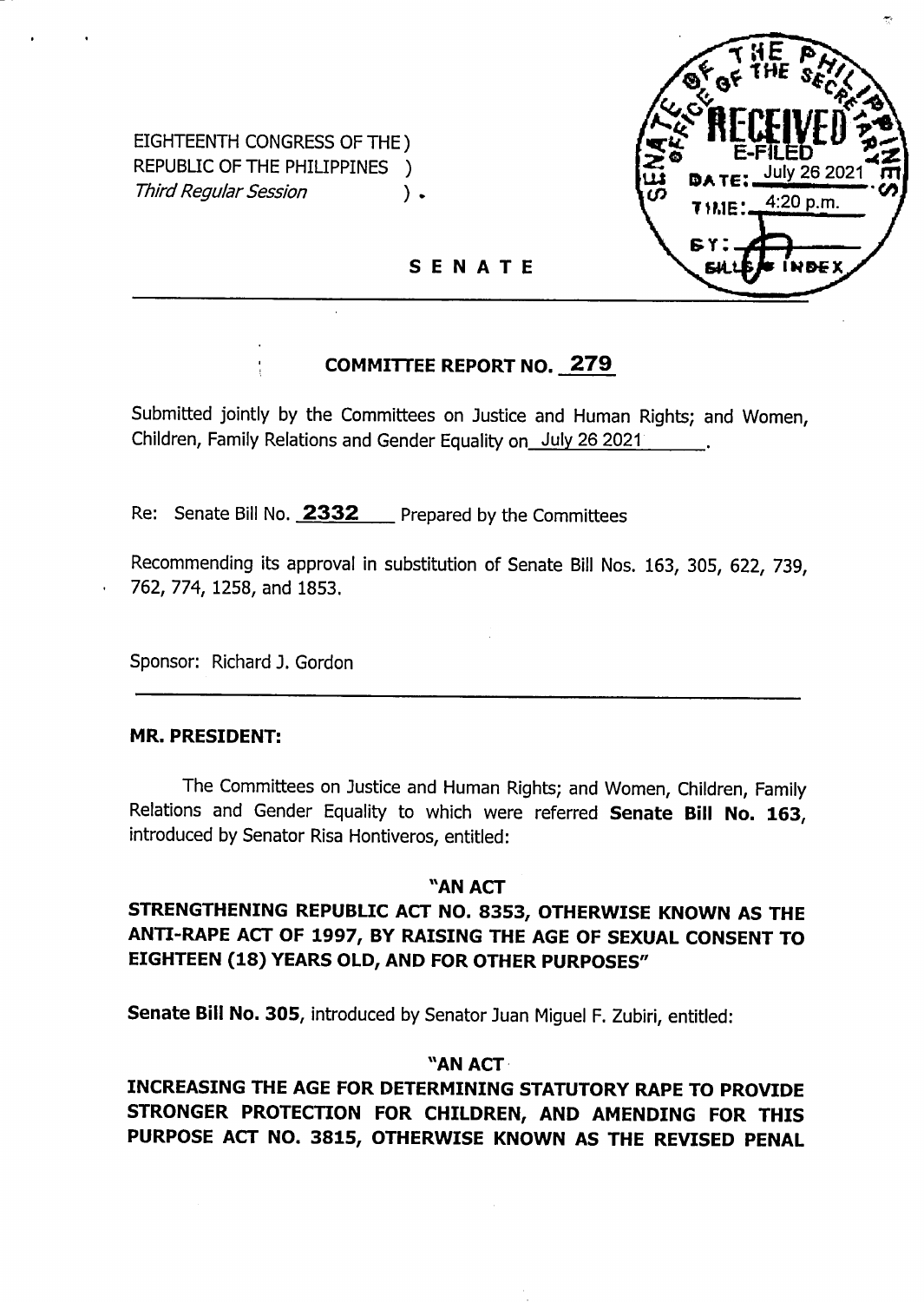## **CODE, AS AMENDED BY REPUBLIC ACT 8353, OTHERWISE KNOWN AS THE ANTI-RAPE LAW OF 1997"**

**Senate Bill No. 622,** introduced by Senator Leila M. De Lima, entitled:

#### **"AN ACT**

**INCREASING THE AGE OF CONSENT TO PROVIDE A STRONGER PROTECTION TO CHILDREN, AND AMENDING FOR THIS PURPOSE ARTICLE 266-A (1) (D) OF ACT NO. 3815, AS AMENDED, OTHERWISE KNOWN AS THE REVISED PENAL CODE"**

**Senate Bill No. 739,** introduced by Senator Win Gatchaiian, entitled:

## **"AN ACT**

**INCREASING THE AGE FOR DETERMINING STATUTORY RAPE TO PROVIDE STRONGER PROTECTION FOR CHILDREN, AMENDING FOR THIS PURPOSE ACT NO. 3815, AS AMENDED, ALSO KNOWN AS THE REVISED PENAL CODE"**

**Senate Bill No. 762,** introduced by Senator Maria Lourdes Nancy S. Binay, entitled:

#### **"AN ACT**

**INCREASING THE AGE FOR DETERMINING STATUTORY RAPE TO PROVIDE STRONGER PROTECTION FOR CHILDREN, AND AMENDING FOR THIS PURPOSE ACT NO. 3815, AS AMENDED, ALSO KNOWN AS THE REVISED PENAL CODE"**

**Senate Bill No. 774,** introduced by Senator Imee R. Marcos, entitled:

## **"AN ACT**

**RAISING THE AGE OF CONSENT AND AMENDING FOR THIS PURPOSE ARTICLE 266 OF ACT NO. 3815, AS AMENDED, OTHERWISE KNOWN AS THE REVISED PENAL CODE"**

**Senate Bill No. 1258,** introduced by Senator Ramon Bong Revilla, Jr., entitled:

## **"AN ACT**

**PROVIDING STRONGER PROTECTION TO CHILDREN BY INCREASING THE AGE FOR DETERMINING STATUTORY RAPE AND OTHER ACTS OF SEXUAL ABUSE AND EXPLOITATION AND AMENDING FOR THIS PURPOSE ACT NO. 3815, AS AMENDED, ALSO KNOWN AS THE REVISED PENAL CODE,**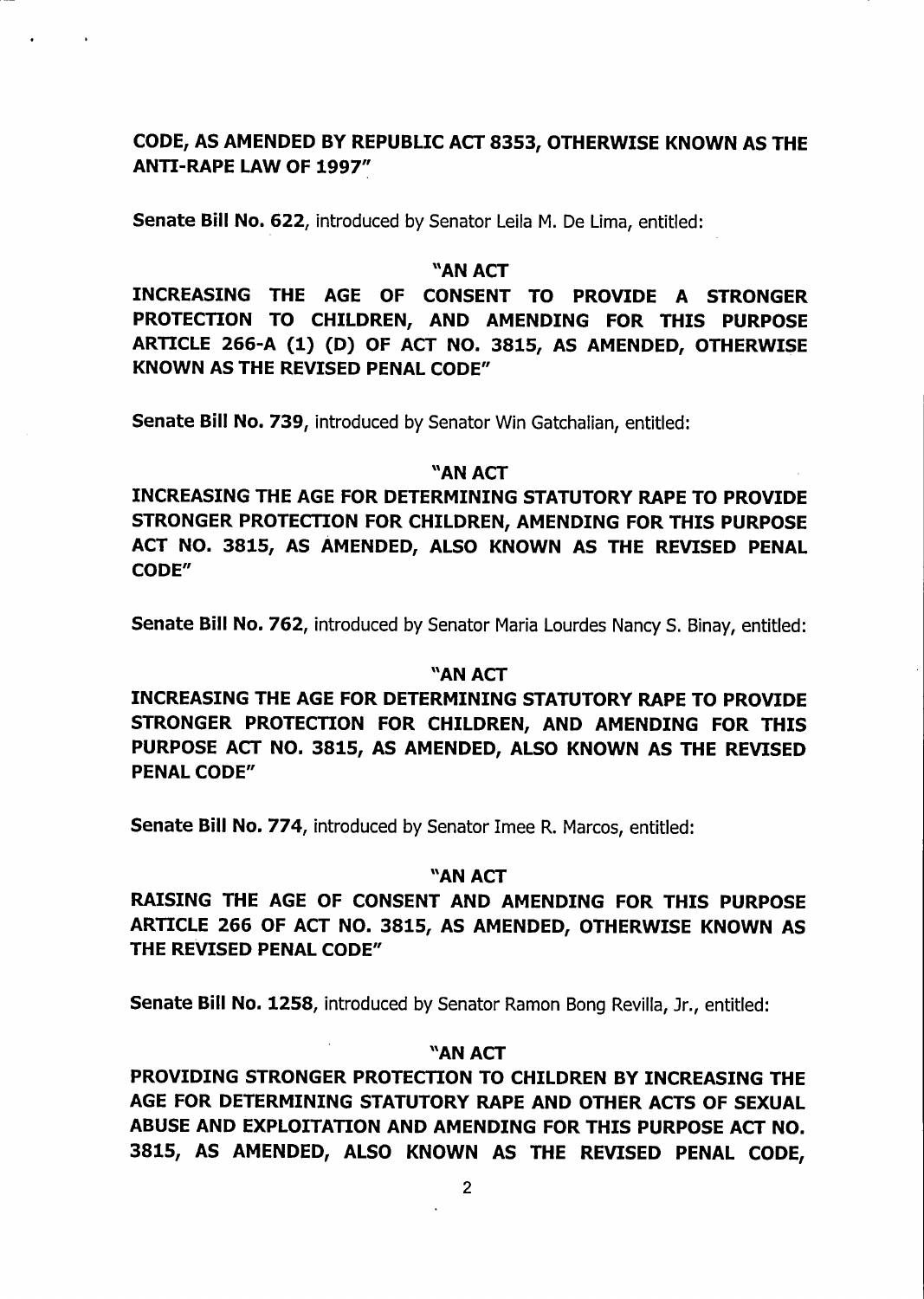**REPUBLIC ACT NO. 8353, OTHERWISE KNOWN AS THE ANTI-RAPE LAW OF 1997 AND REPUBLIC ACT NO. 7610, ALSO KNOWN AS THE SPECIAL PROTECTION OF CHILDREN AGAINST ABUSE, EXPLOITATION AND DISCRIMINATORY ACT"**

**Senate Bill No. 1853,** introduced by Senator Richard J. Gordon, entitled:

## **"AN ACT**

**INCREASING THE AGE FOR DETERMINING STATUTORY RAPE AND OTHER ACTS OF SEXUAL ABUSE AND EXPLOITATION TO PROTECT CHILDREN AND AMENDING FOR THIS PURPOSE REPUBLIC ACT NO. 3815, AS AMENDED, ALSO KNOWN AS THE REVISED PENAL CODE, AND REPUBLIC ACT NO. 7610, ALSO KNOWN AS THE SPECIAL PROTECTION OF CHILDREN AGAINST ABUSE, EXPLOITATION AND DISCRIMINATION ACT"**

have considered the same and have the honor to report them back to the Senate with the recommendation that the attached **Senate Bill No. 2332** prepared by the Committees, entitled:

#### **"AN ACT**

**INCREASING THE AGE FOR DETERMINING STATUTORY RAPE AND OTHER ACTS OF SEXUAL ABUSE AND EXPLOITATION TO PROTECT CHILDREN, AMENDING FOR THIS PURPOSE ACT NO. 3815, AS AMENDED, ALSO KNOWN AS THE REVISED PENAL CODE, REPUBLIC ACT NO. 8353, ALSO KNOWN AS THE ANTI-RAPE LAW OF 1997, AND REPUBLIC ACT NO. 7610, ALSO KNOWN AS THE SPECIAL PROTECTION OF CHILDREN AGAINST ABUSE, EXPLOITATION AND DISCRIMINATION ACT"**

be approved in substitution of Senate Bill Nos. 163, 305, 622, 739, 762, 774, 1258, and 1853, with Senators Hontiveros, Zubiri, De Lima, Gatchalian, Binay, Marcos, Revilla Jr., and Gordon, as authors thereof.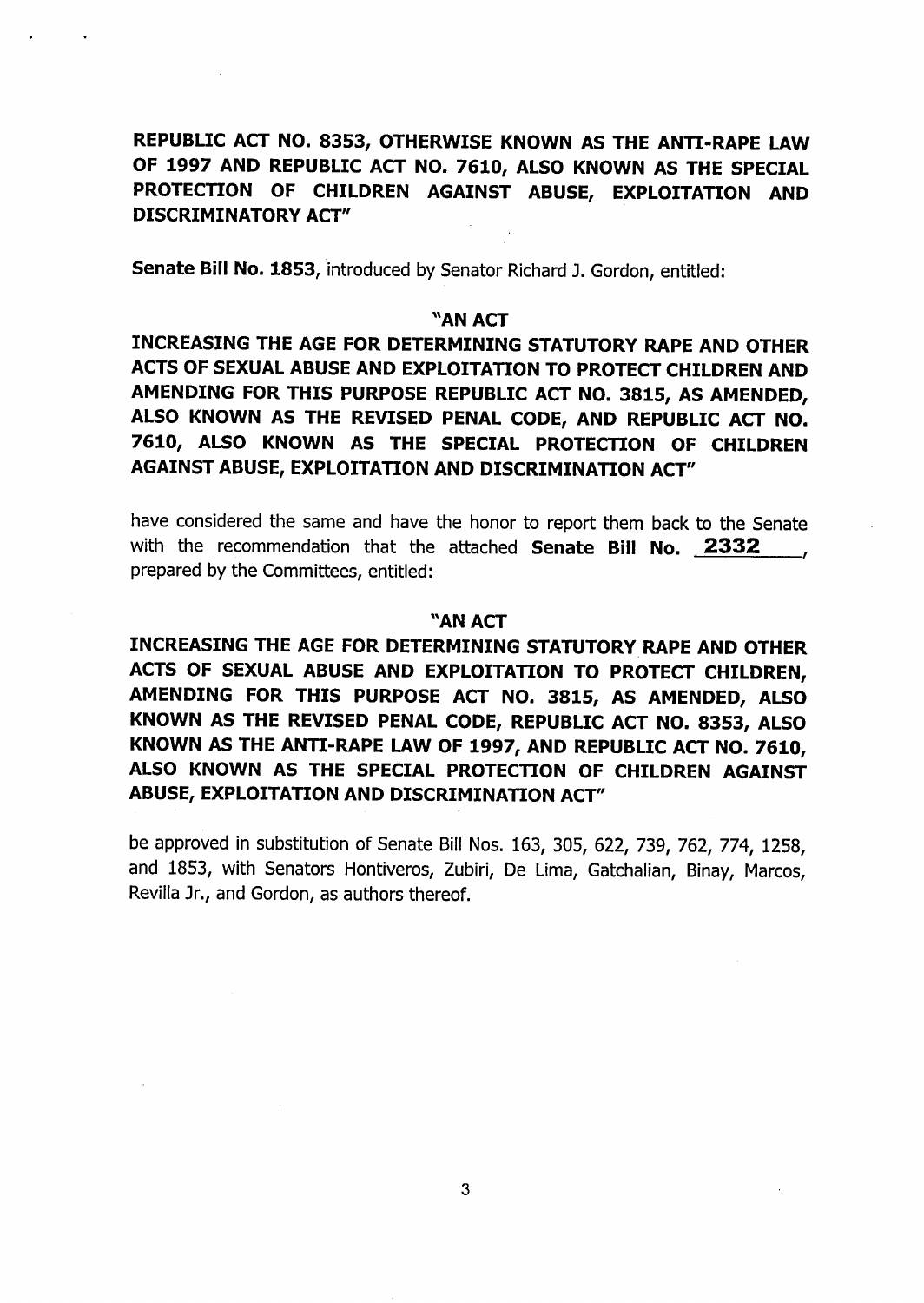Respectfully submitted:

Chairpersons

adadiverso a **RISA HONTIVEROS** 

RÍCHARD J. GORDON Committee on Justice & Human Rights

Committee on Women, Children, Family Relations and Gender Equality Member, Committee on Justice and Human Rights *Hag warplack*<br>} propose authorizedes.

Vice-Chairperson

#### PANFILO M. LACSON

Committee on Justice & Human Rights

**Members** 

Pia S. Cayptans

PIA S. CAYETAN Committee on Women, Children, Family Relations and Gender Equality

RDES NANCY S. BINAY Committee on Women, Children, Family **Relations and Gender Equality** 

**EMMANUEL D. PACQUIAO** Committee on Justice & Human Rights

M. LAPID

Committee on Justice & Human Rights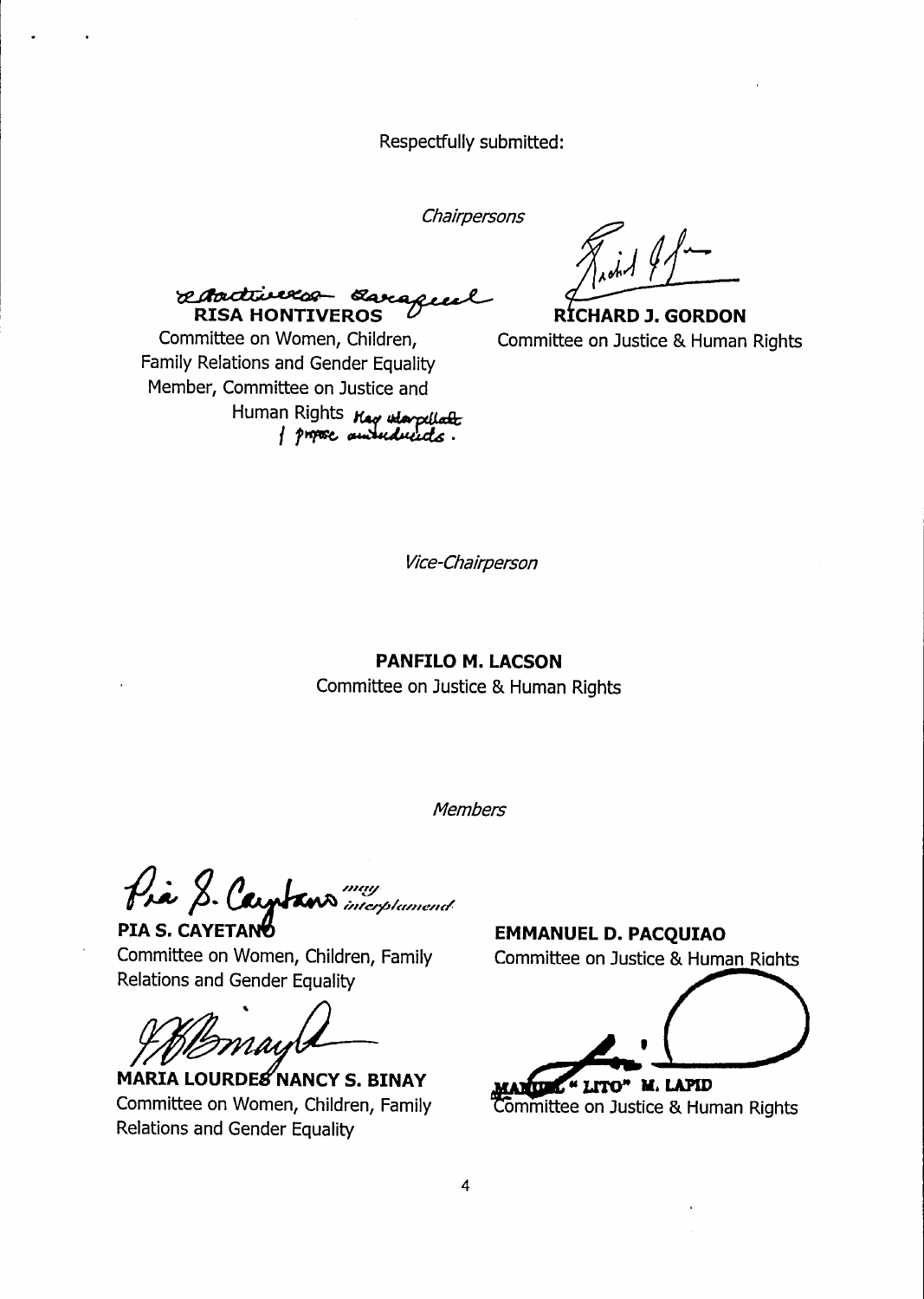# with reservations to be raised at plenary<br> $\frac{1}{2}$  fme h. March

**IMEER. MARCOS** 

Committee on Women, Children, Family Relations and Gender Equality

race *Fo*e

**GRACE** POE Committee on Women, Children, Family Relations and Gender Equality

**CYNTHIA A. VILLAR** 

Committee on Women, Children, Family Relations and Gender Equality

## **AQUILINO "KOKO" PIMENTEL III**

Committee on Justice & Human Rights

**SONNYANGARA** Committee on Justice & Human Rights



## **RONALD "BATO" DELA ROSA**

Committee on Justice & Human Rights Committee on Women, Children, Family Relations and Gender Equality

**FRANCIS N. I^H0HJNAN** *Committees on JusO^A Human Rights*

#### **WIN GATCHALIAN**

Committee on Women, Children, Family Relations and Gender Equality

## **LEILA M. DE LIMA**

Committee on Women, Children, Family Relations and Gender Equality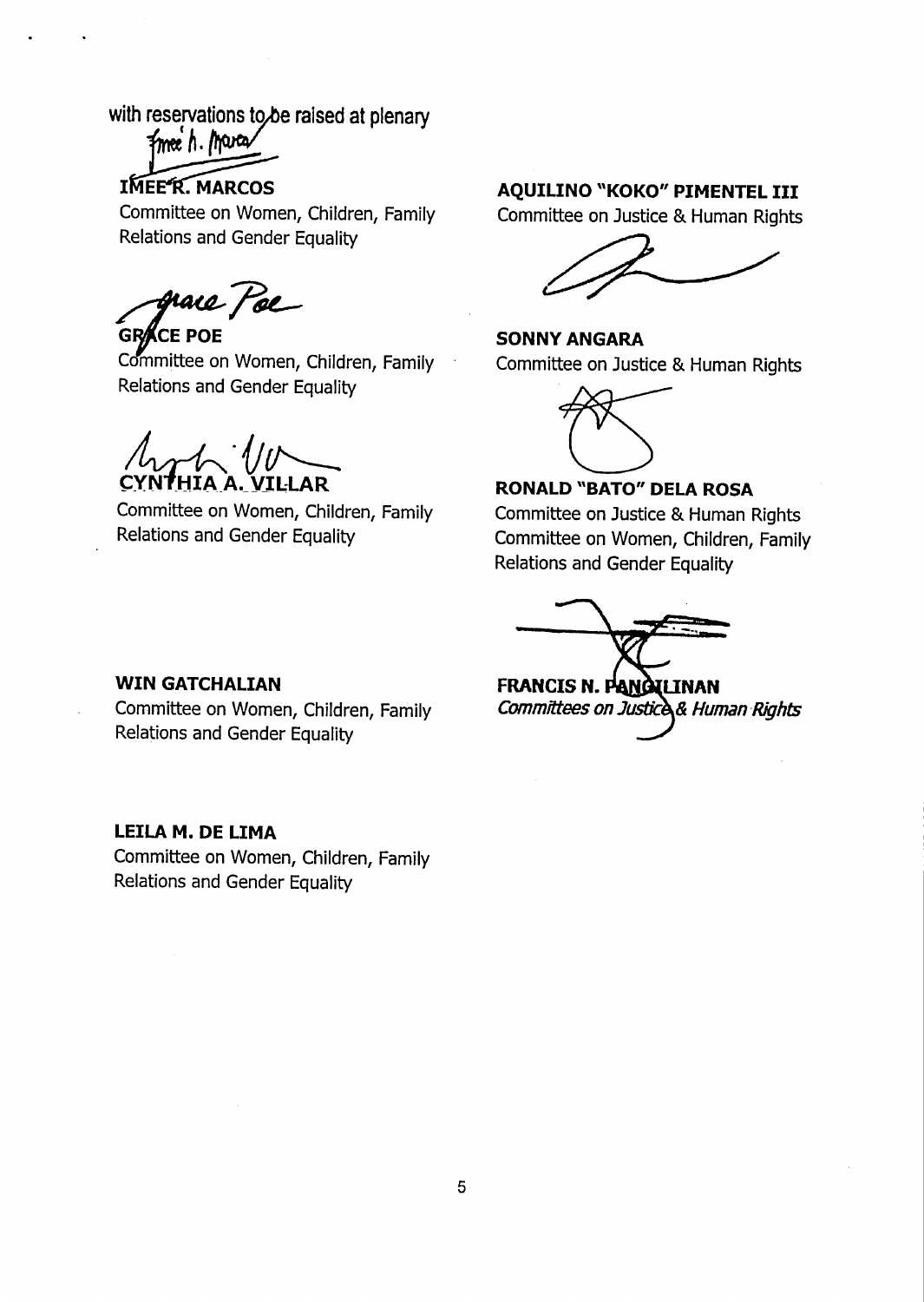Ex-Officio Members RALPH<sub>G</sub> RRETO President *Pro-*Tempore

JUAN MIGUEL F. ZUBIRI Majority Leader

FRANKLIN M. DRILON Minority Leader

HON. VICENTE C. SOTTO III Senate President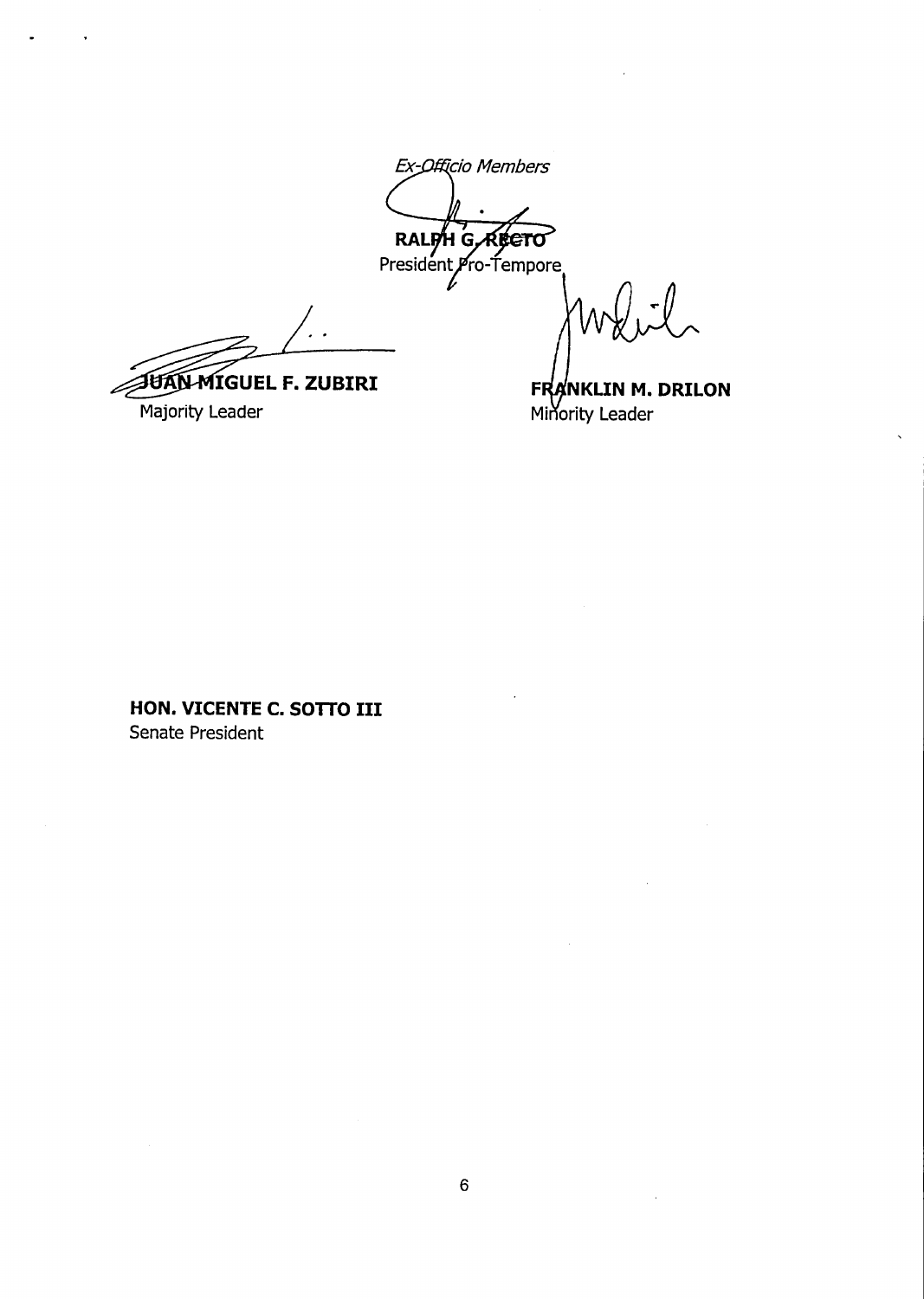FOR THE COMMITTEE REPORT ENTITLED "AN ACT INCREASING THE AGE FOR DETERMINING STATUTORY RAPE AND OTHER ACTS OF SEXUAL ABUSE AND EXPLOITATION TO PROTECT CHILDREN, AMENDING FORTHIS PURPOSE ACT NO. 3815, AS AMENDED, ALSO KNOWNAS THE REVISED PENAL CODE, REPUBLIC ACT NO. 8353, ALSO KNOWN AS THE ANTI-RAPE LAW OF 1997, AND REPUBLIC ACT NO. 7610, ALSO KNOWN AS THE SPECIAL PROTECTION OF CHILDREN AGAINST ABUSE, EXPLOITATION AND DISCRIMINATION ACT"

**LEILA M. DE LIMA**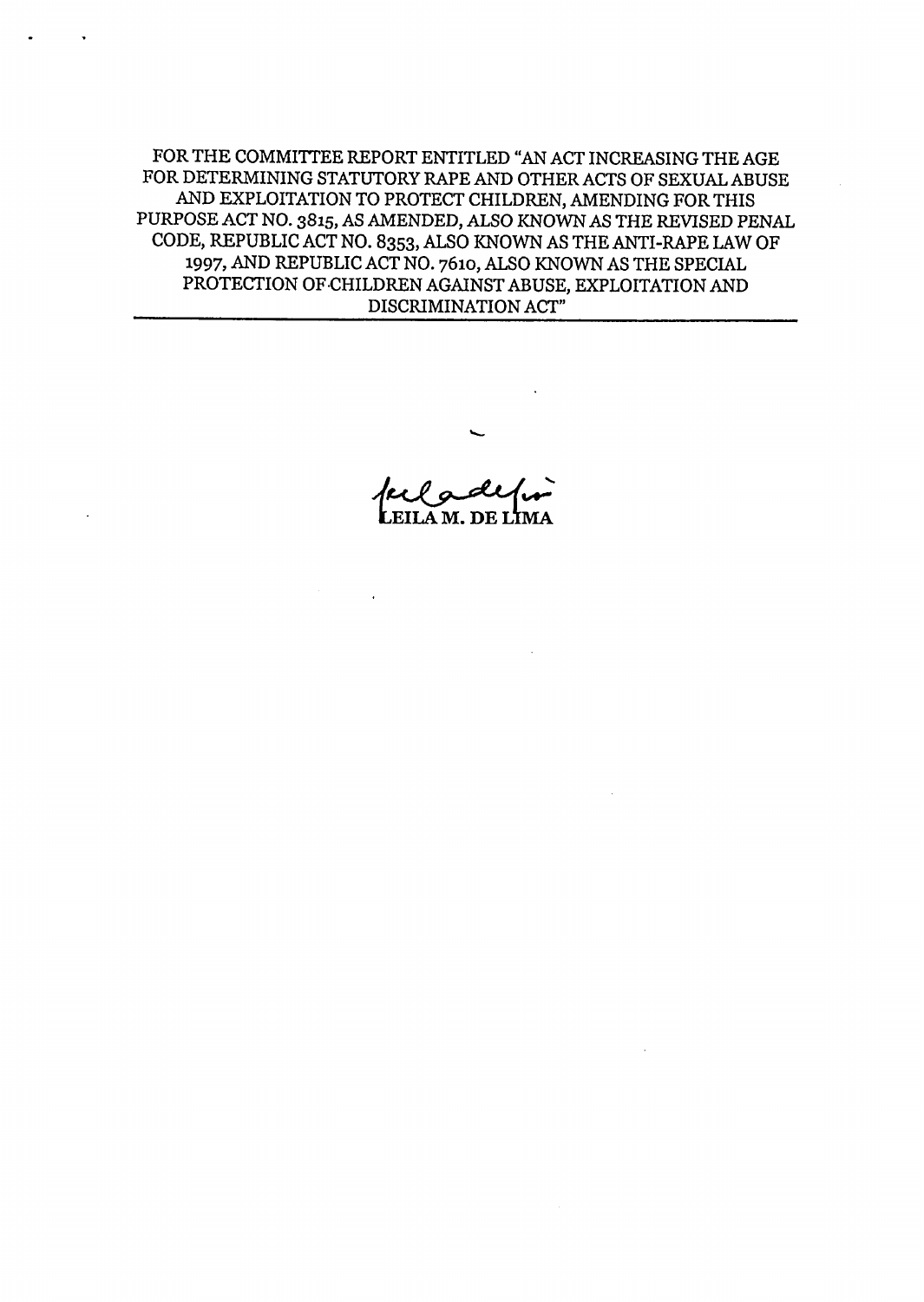EIGHTEENTH CONGRESS OF THE) REPUBLIC OF THE PHILIPPINES ) *Third Regular Session* **)** 



 $\frac{1}{2}$ 

## **SENATE**

**S.B. No. 2332**

(In Substitution of Senate Bill Nos. 163, 305, 622, 739, 762, 774, 1258 and 1853)

Prepared by the Committees on Justice and Human Rights; and Women, Children, Family Relations and Gender Equality with Senators Hontiveros, Zubiri, De Lima, Gatchalian, Binay, Marcos, Revilla Jr., and Gordon as authors

## **AN ACT**

**INCREASING THE AGE FOR DETERMINING STATUTORY RAPE AND OTHER ACTS OF SEXUAL ABUSE AND EXPLOITATION TO PROTECT CHILDREN, AMENDING FOR THIS PURPOSE ACT NO. 3815, AS AMENDED, ALSO KNOWN AS THE REVISED PENAL CODE, REPUBLIC ACT NO. 8353, ALSO KNOWN AS THE ANTI-RAPE LAW OF 1997, AND REPUBLIC ACT NO. 7610, ALSO KNOWN AS THE SPECIAL PROTECTION OF CHILDREN AGAINST ABUSE, EXPLOITATION AND DISCRIMINATION ACT.**

*Be it enacted by the Senate and House of Representatives of the Philippines in Congress assembled:*

| $\mathbf{1}$   | Section 1. Article 266-A (1)(d) of Act No. 3815, otherwise known as the           |
|----------------|-----------------------------------------------------------------------------------|
| $\overline{2}$ | "Revised Penal Code of the Philippines," as amended by Republic Act No. 8353      |
| 3              | otherwise known as, "The Anti-Rape Law of 1997" is hereby further amended to read |
| 4              | as follows:                                                                       |
| 5              | "Article 266-A. Rape - When and How Committed. Rape is committed:                 |
| 6              | 1) By a [man-who-shall-have-carnal-knowledge-of-a-woman] PERSON                   |
| 7              | <b>AGAINST ANY PERSON</b> under any of the following circumstances:               |
| 8              | XXX                                                                               |
| <b>9</b>       | (d) When the offended party is [under [twelve (12)]] SIXTEEN                      |
| 10             | (16) years of age AND BELOW or is demented, even though                           |